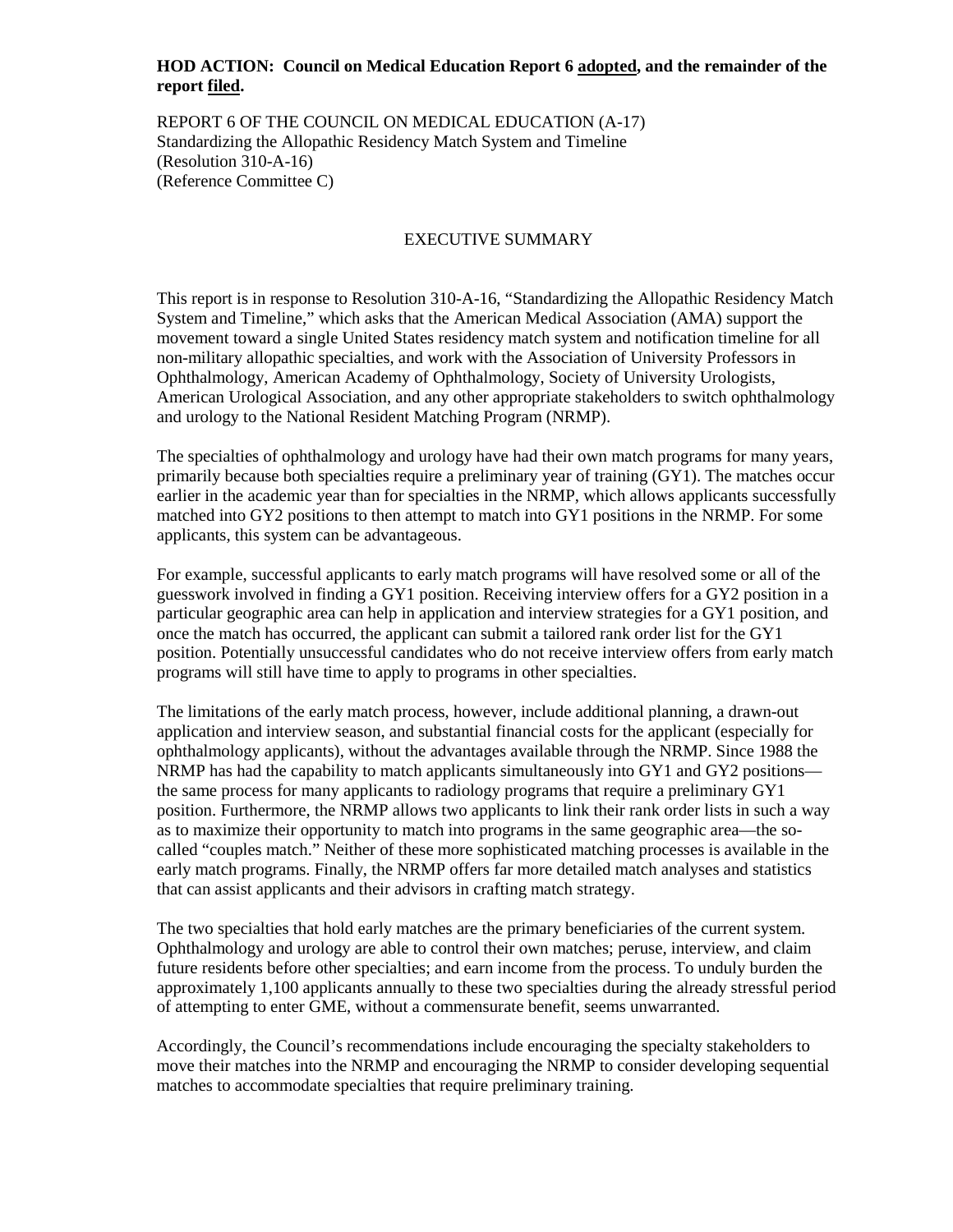### REPORT OF THE COUNCIL ON MEDICAL EDUCATION

CME Report 6-A-17

| Subject:     | Standardizing the Allopathic Residency Match System and Timeline<br>$(Resolution 310-A-16)$ |
|--------------|---------------------------------------------------------------------------------------------|
|              | Presented by: Patricia Turner, MD, Chair                                                    |
| Referred to: | Reference Committee C<br>(Kenneth M. Certa, MD, Chair)                                      |

#### INTRODUCTION

 $\frac{2}{3}$ 

 Resolution 310-A-16, "Standardizing the Allopathic Residency Match System and Timeline," introduced by the Michigan Delegation and referred by the American Medical Association (AMA) House of Delegates, asks that our AMA: 1) support the movement toward a single United States residency match system and notification timeline for all non-military allopathic specialties; and 2) work with the Association of University Professors in Ophthalmology, American Academy of 8 Ophthalmology, Society of University Urologists, American Urological Association, and any other<br>9 appropriate stakeholders to switch ophthalmology and urology to the National Resident Matching 9 appropriate stakeholders to switch ophthalmology and urology to the National Resident Matching<br>10 Program (NRMP). Program (NRMP).

 Testimony heard by Reference Committee C at the 2016 Annual Meeting was largely in upport of Resolution 310, despite some opposition. Testimony focused on such issues as: 1) the difficulties of couples attempting to navigate two different match systems, i.e., one run by the NRMP, and the other, taking place prior to the NRMP match, run by a specialty organization; 2) the relative transparency and quantity of data provided by the NRMP versus the specialty organizations, which allows individuals in the NRMP match to better gauge their competitiveness than individuals participating in a specialty match; and 3) concerns that the specialties that run their own matches

- have a potential financial conflict of interest.
- 

 Testimony in opposition to the resolution came mostly from the affected specialties, which expressed satisfaction with the current system and a reluctance to switch to a shared match and timeline. In addition, it was noted that applicants in these specialty match programs are afforded

- the opportunity to participate in an "early match."
- 

 Due to the conflicting testimony and the complexity of these issues, the resolution was referred for a report back to the House of Delegates and assigned to the Council on Medical Education. This

28 report includes: 1) the history and processes of the urology match and the ophthalmology match; 2)<br>29 the advantages of a separate, early match or a single match; and 3) examples of specialties that

the advantages of a separate, early match or a single match; and 3) examples of specialties that

successfully left an early matching process to join the NRMP.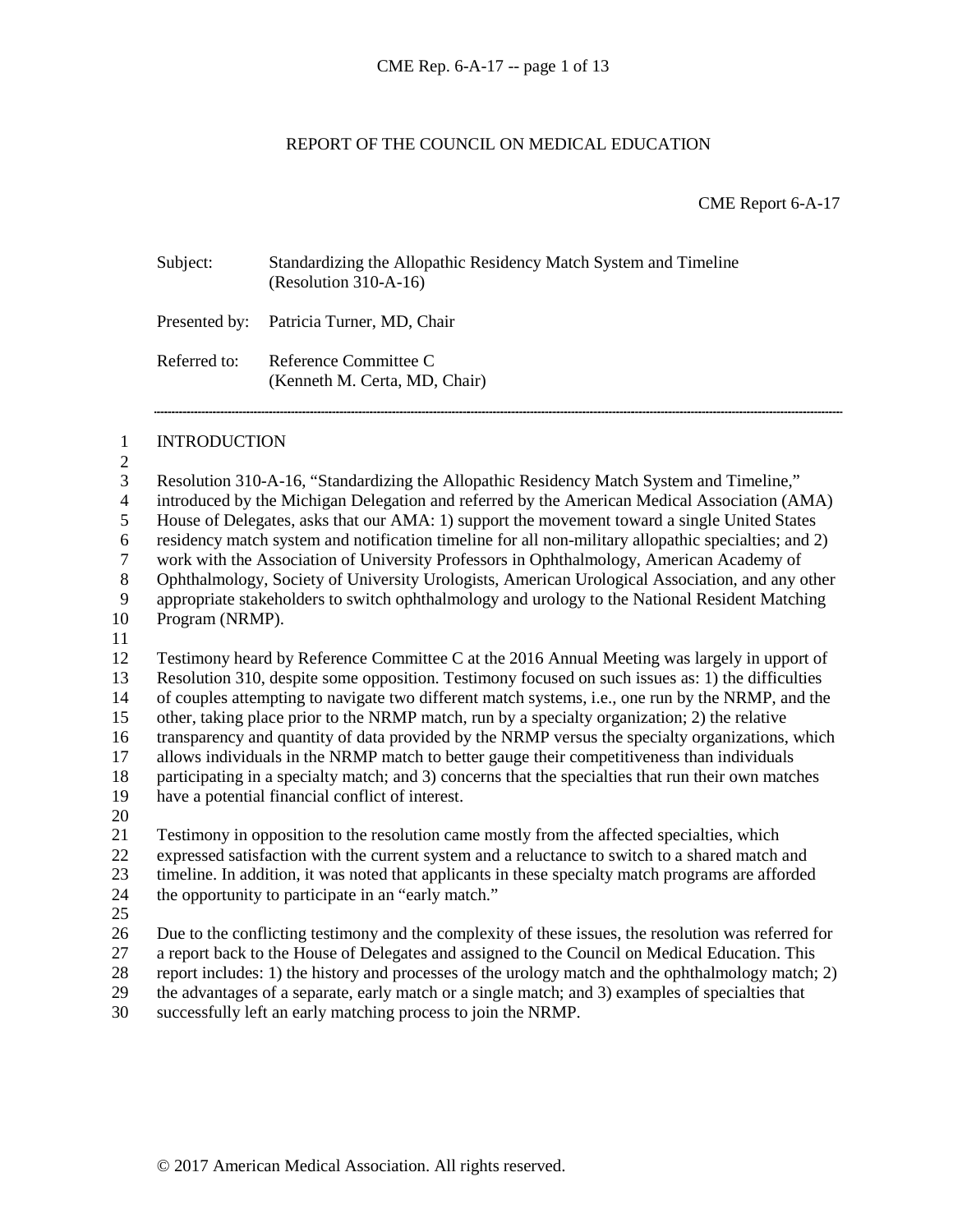### BACKGROUND

 $\frac{2}{3}$ 

 Currently, the vast majority of allopathic specialties use the application and matching services 4 provided by the Electronic Residency Application Service (ERAS) and the NRMP. Urology and<br>5 ophthalmology, however, do not, in part or wholly. In addition, the match process for these two ophthalmology, however, do not, in part or wholly. In addition, the match process for these two specialties occurs earlier in the year than for the NRMP. (Note: While the resolution referred to an <sup>7</sup> "allopathic" match system, all programs participating in the ophthalmology match, urology match, and the NRMP are accredited by the Accreditation Council for Graduate Medical Education and the NRMP are accredited by the Accreditation Council for Graduate Medical Education [ACGME]. As osteopathic-focused programs become ACGME-accredited they will join these match systems.)

# *History and Process of the Ophthalmology Match*

 Training in ophthalmology requires three years of the field, preceded by one year of general medical training, typically while in a preliminary position. The ophthalmology residency matching program was established in 1977 by the Association of University Professors of Ophthalmology 7 (AUPO), and is part of the San Francisco Match (SF Match).<sup>1</sup> Ophthalmology was the first specialty with a matching algorithm created by August Colenbrander, MD, who created matches for other specialties that eventually became the SF Match.<sup>[2](#page-14-1)</sup> Applicants apply to ophthalmology programs through a common application system (CAS), also maintained by the SF Match. The SF Match matches applicants to graduate year 2 (GY2) positions in ophthalmology programs. This match occurs each January; therefore, successfully matched applicants will be able to tailor their applications in ERAS and rank order lists (ROLs) in the NRMP for a preliminary (GY1) position 24 for the NRMP main match, which occurs in March.<sup>[3](#page-14-2)</sup> Thus, students interested in ophthalmology must submit applications through two different application services and match services. This system was created before the NRMP added the process of creating a supplemental ROL in 1988, which allows for two simultaneous matches (GY1 and GY2) for one applicant.

 Scheduling. The CAS for the SF Match opens in June. The first week of September is considered a good target date for applicants to have completed their application and uploaded documents. Some international medical graduates and all graduates of Canadian medical schools have to mail some of their documentation. The CAS only allows three letters of recommendation, and all three are distributed to the programs that the applicant is applying to; specifically tailored letters to individual programs are not possible. Meanwhile, medical schools are responsible for uploading the Medical Student Performance Evaluation (MSPE) for U.S. seniors of osteopathic and allopathic medical schools. It may take up to two weeks for CAS to distribute complete applications to programs. In December, programs and applicants may begin submitting their ROLs; the deadline is the first week in January. The following week, match results are available to medical schools, 39 programs, and applicants, and vacancies (unfilled positions) are posted on the SF Match website. $1\overline{ }$ 

 In conjunction with the SF Match scheduling, an applicant interested in ophthalmology training must find a GY1 position, most likely through ERAS and the NRMP, with different calendars and deadlines, which are described later in this report.

 Fees for the SF Match. A \$100 registration fee for applicants covers registration and matching. In addition, the CAS charges fees for the initial distribution of applications: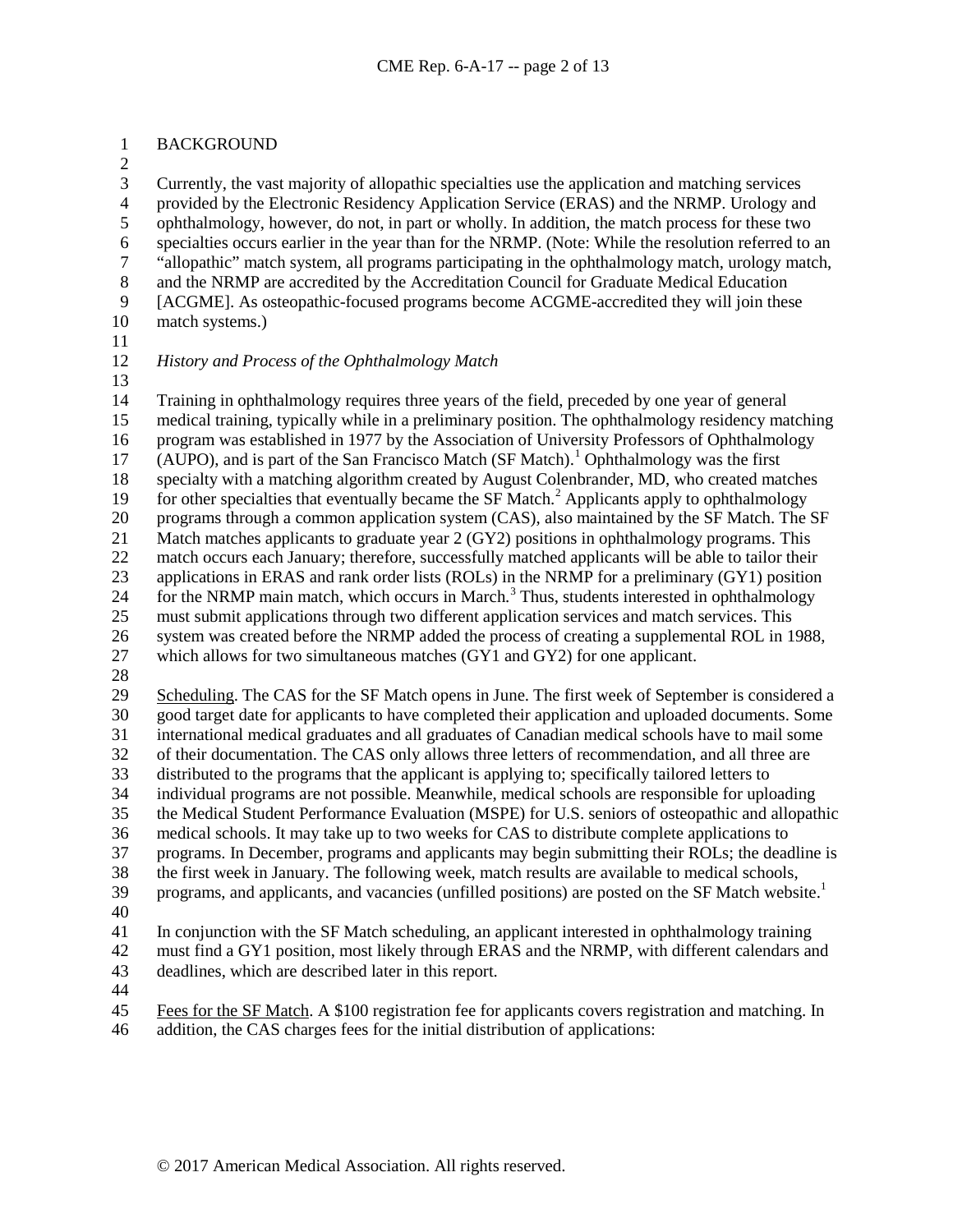| 1              | Number of                                                                                          |                                                                                                                                                                                                       |  |
|----------------|----------------------------------------------------------------------------------------------------|-------------------------------------------------------------------------------------------------------------------------------------------------------------------------------------------------------|--|
| $\overline{2}$ | <b>CAS</b> Distributions                                                                           | Fees                                                                                                                                                                                                  |  |
| 3              |                                                                                                    |                                                                                                                                                                                                       |  |
| $\overline{4}$ | $1 - 10$                                                                                           | \$60 total                                                                                                                                                                                            |  |
| 5              | $11 - 20$                                                                                          | \$10 per program                                                                                                                                                                                      |  |
| 6              | $21 - 30$                                                                                          | \$15 per program                                                                                                                                                                                      |  |
| 7              | $31 - 40$                                                                                          | \$20 per program                                                                                                                                                                                      |  |
| 8              | 41 or more                                                                                         | \$35 per program                                                                                                                                                                                      |  |
| 9              |                                                                                                    | Subsequent distributions of applications (after the initial distribution) cost \$35 per program.                                                                                                      |  |
| 10             |                                                                                                    |                                                                                                                                                                                                       |  |
| 11             | The registration fee for new ophthalmology programs is \$325, which includes the membership fee    |                                                                                                                                                                                                       |  |
| 12             | for the current year. An annual membership fee for programs is \$125, regardless of the number of  |                                                                                                                                                                                                       |  |
| 13             | positions the program offers. <sup>1</sup>                                                         |                                                                                                                                                                                                       |  |
| 14             |                                                                                                    |                                                                                                                                                                                                       |  |
| 15             |                                                                                                    | Match statistics. The SF Match website posts statistics for the ophthalmology match for the past 11                                                                                                   |  |
| 16             |                                                                                                    | matches. Although these data are not as comprehensive as those provided by the NRMP, the viewer                                                                                                       |  |
| 17             | can get an estimate of the competitiveness of the ophthalmology match. For example, in the 2016    |                                                                                                                                                                                                       |  |
| 18             | match, U.S. seniors (presumably both osteopathic and allopathic) made up 92% of those who          |                                                                                                                                                                                                       |  |
| 19             | matched. All but two of the 469 positions were filled, the average USMLE Step 1 score of matched   |                                                                                                                                                                                                       |  |
| 20             | applicants was 244 (average score of unmatched applicants was 229), the average number of          |                                                                                                                                                                                                       |  |
| 21             | applications per applicant was 68 (with approximately 110 programs participating), and the average |                                                                                                                                                                                                       |  |
| 22             | number of interview offers received was 4.4 per applicant. <sup>4</sup>                            |                                                                                                                                                                                                       |  |
| 23             |                                                                                                    |                                                                                                                                                                                                       |  |
| 24             | History and Process of the Urology Match                                                           |                                                                                                                                                                                                       |  |
| 25             |                                                                                                    |                                                                                                                                                                                                       |  |
| 26             |                                                                                                    | Originally, students and urology residency programs did not use a centralized system of pairing up.                                                                                                   |  |
| 27             |                                                                                                    | In 1985, however, the American Urological Association (AUA) created the urology match, with                                                                                                           |  |
| 28             | advice from August Colenbrander, MD, who created the ophthalmology match; like                     |                                                                                                                                                                                                       |  |
| 29             |                                                                                                    | ophthalmology, urology requires a prior year of training before a resident begins urology training                                                                                                    |  |
| 30             |                                                                                                    | in GY2. The AUA elected not to use the services of the NRMP, since at that time the NRMP did                                                                                                          |  |
| 31             |                                                                                                    | not manage simultaneous matches of GY1 and GY2 years, nor did it choose the services of the SF                                                                                                        |  |
| 32             |                                                                                                    | Match, as the AUA and the American Board of Urology desired to more closely monitor resident                                                                                                          |  |
| 33             |                                                                                                    | training from entry into the match through to board certification. <sup>5</sup> Applicants intending to match                                                                                         |  |
| 34             |                                                                                                    | into a urology program must register with the Urology Residency Match Program (Urology Match)                                                                                                         |  |
| 35             |                                                                                                    | on the AUA's website. The AUA does not have its own application services; students are directed                                                                                                       |  |
| 36             |                                                                                                    | to ERAS to apply to urology programs. This match occurs each January. Successfully matched                                                                                                            |  |
| 37             |                                                                                                    | applicants must then obtain GY1 positions, generally in surgery. Unlike ophthalmology, urology                                                                                                        |  |
| 38<br>39       |                                                                                                    | programs tend to have arrangements for GY1 positions with local surgical programs. Students are<br>advised that "applicants matched with certain urology training programs will have adequate time to |  |
| 40             |                                                                                                    | go through the NRMP match for the general training which is required prior to beginning                                                                                                               |  |
|                |                                                                                                    |                                                                                                                                                                                                       |  |
| 41             |                                                                                                    | urological training. This is a formality required by some surgery department/divisions and they will                                                                                                  |  |

42 provide the code to submit on the preference form for the NRMP match."<sup>[6](#page-14-5)</sup>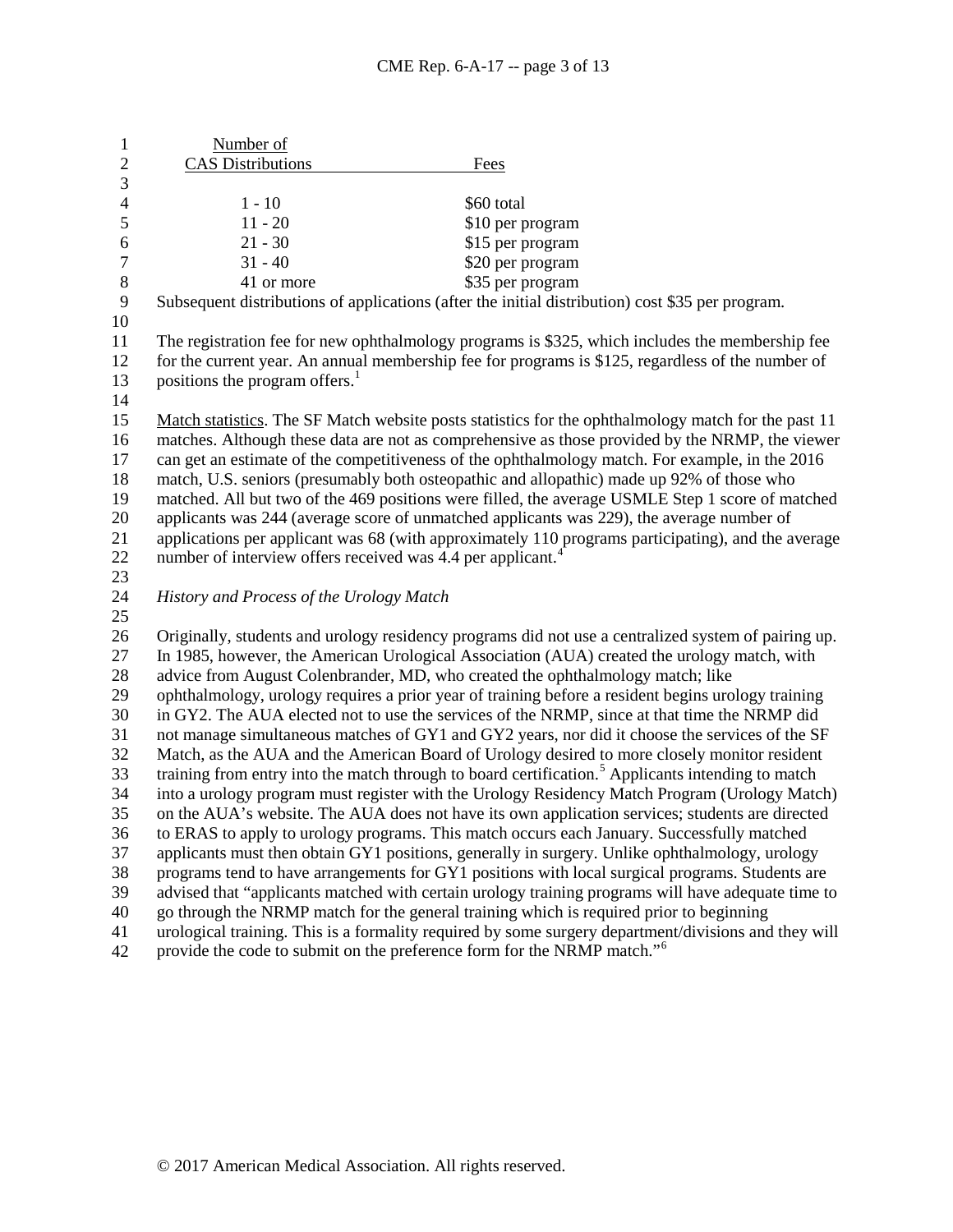1 Scheduling. In June, students register with the Urology Match on the AUA's website. Students<br>2 must then apply to programs of interest; although most urology programs participate in ERAS,

2 must then apply to programs of interest; although most urology programs participate in ERAS, it is<br>3 not a requirement of the AUA Match that they do so. Programs and students can submit their ROLs

not a requirement of the AUA Match that they do so. Programs and students can submit their ROLs

4 in November. The deadline occurs during the first week of January. During the second week, the match is held, and the results are announced to students, medical schools, and programs during the

- match is held, and the results are announced to students, medical schools, and programs during the
- 6 third week. Those matching into urology programs that do not have a GY1 surgical position "built-<br>
7 in" then need to register with the NRMP and submit their ROL.  $\frac{6}{1}$ in" then need to register with the NRMP and submit their ROL.<sup>6</sup>
- 8<br>9

9 Fees for the Urology Match. Students registering with the Urology Match pay a \$75 fee. Programs pay a \$100 fee to register for the match, and \$25 per position posted in the match. pay a \$100 fee to register for the match, and \$25 per position posted in the match.

Match statistics. The AUA website posts match statistics for six years, with more detailed statistics

13 available for 2016.<sup>[7](#page-14-6)</sup> Again, as with ophthalmology, the statistics provided are not as detailed as

 what the NRMP offers, but the viewer can get an estimate of the competitiveness of the Urology Match. For example, in the 2016 match, 77% of the 356 U.S. seniors (presumably both osteopathic

and allopathic) who submitted a ROL matched into a program, and 51% of whom got their first or

second choice. U.S. seniors made up 85% of those who matched. All but one of the 295 positions

was filled, the average number of applications per applicant was 65 (with 124 programs

participating), the average number of interviews taken by applicants was 10, and the average

number of programs ranked by applicants who matched was 14.

 $\frac{21}{22}$ 

# ADVANTAGES OF SEPARATE AND COMBINED MATCHES

*Advantages of a Separate Specialty Match System*

 Presumably many successful applicants to ophthalmology and urology programs are relieved to learn the news of their match earlier than their peers, and to have some or all of the guesswork involved in finding a GY1 position removed by an early match. Receiving interview offers for a GY2 position in a particular geographic area can help in application and interview strategies for a GY1 position. Once the match has occurred, submitting a precisely tailored ROL for the GY1 31 position reduces potential conflict in choices. Potentially unsuccessful candidates who do not<br>32 receive interview offers from early match programs still have time to apply to programs in oth receive interview offers from early match programs still have time to apply to programs in other specialties through ERAS. It is generally assumed, however, that the two specialties operating the matches are the main beneficiaries of an early match, both in the scheduling and in the ownership, which provide financial benefits as well.

 The early match allows the two specialties to get an early view and pick of applicants who could also be successful candidates for other specialties, particularly other surgical specialties. Owning the process of the match can be financially remunerative as well, especially in the case of the SF Match, as it runs its own application service. The AUPO owns the SF Match, which runs several other matches as well, such as for plastic surgery (independent programs), and 23 fellowships. 42 Revenue generated for the AUPO from the SF Match in 2014 was \$1.4 million.<sup>[8](#page-14-7)</sup> The

ophthalmology match is by far the biggest match for the SF Match. There were 726 CAS

registrants in the 2016 ophthalmology match. At the average number of 68 applications per

applicant, those fees would have generated close to \$1.1 million.

The AUPO could retain the CAS for ophthalmology programs but have the match run by the

NRMP; unlike ERAS, which requires 80% of programs in a specialty to participate, the NRMP

does not have minimum proportion of programs within a specialty to agree to use their matching

services. Any number of ophthalmology programs could use the NRMP for matching.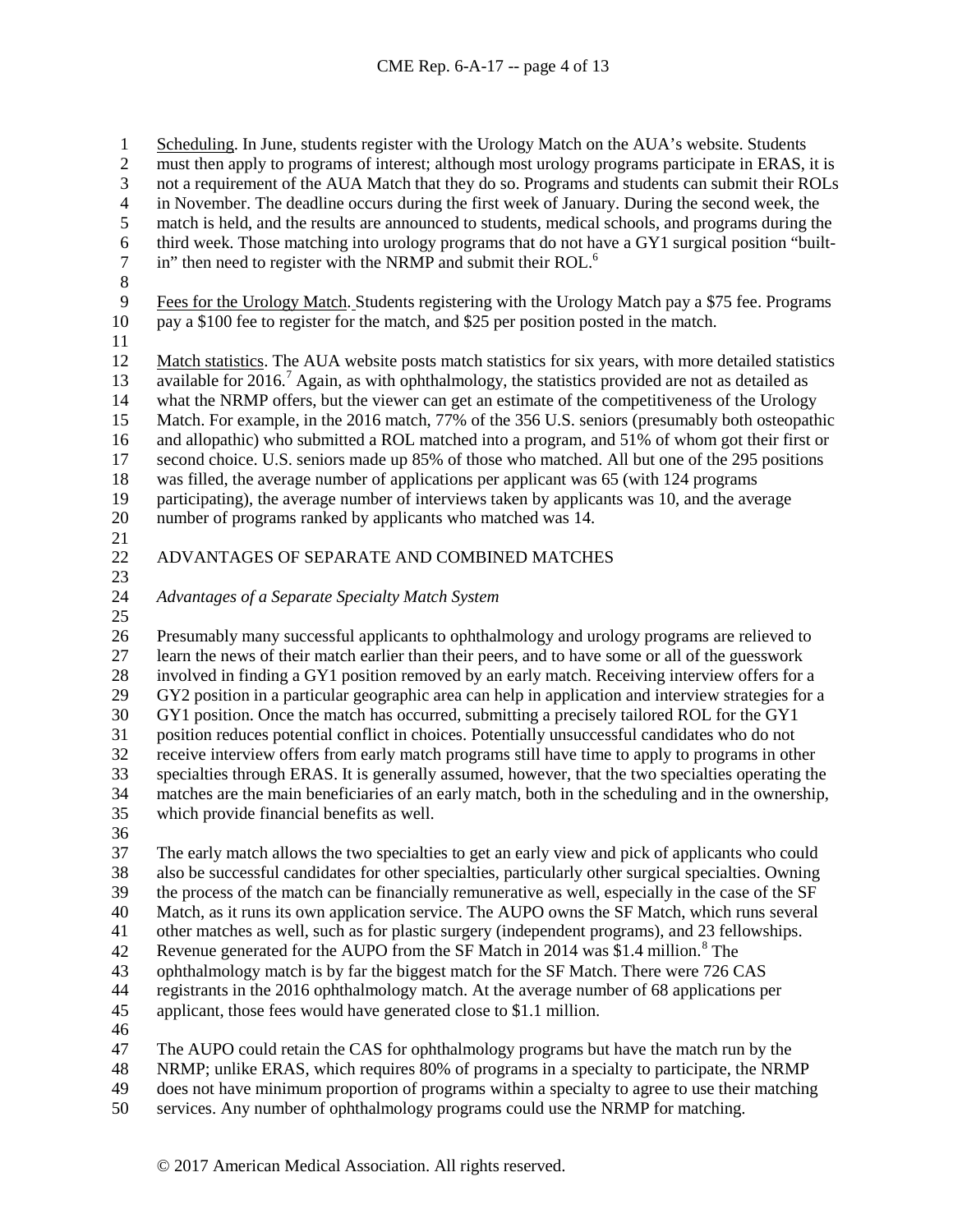1 Besides the Urology Match, the AUA also administers matches for five urology fellowships. Since<br>2 the AUA does not manage the applications for the Urology Match or for the fellowships, the

- 2 the AUA does not manage the applications for the Urology Match or for the fellowships, the<br>3 income generated by running the matches is not comparable to what the AUPO can realize.
- income generated by running the matches is not comparable to what the AUPO can realize. For
- 4 example, there were 468 registrants in the 2015 Urology Match, paying \$75 each, totaling \$35,100.<br>5 Program participation would have generated nearly \$20,000 for registration and fees per vacancy.
- Program participation would have generated nearly \$20,000 for registration and fees per vacancy.
- 6 The main value of the match for the AUA is likely its stated interest in more closely monitoring<br>  $\frac{1}{2}$  resident training from entry into the match through to fellowship training.<sup>5</sup>
- resident training from entry into the match through to fellowship training.<sup>5</sup>
- 
- *Advantages of Moving to a Single Match*
- 

 The primary impetus of the early match for ophthalmology and urology, as well as other specialties that once had an early match (and do no longer), was the need to interview and match applicants for their GY2 year. There was still time after the early match for the applicant who did not match into one of these specialties to attempt to find a GY1 position in another specialty through the NRMP. For the applicant who did match into one of these specialties, there was adequate time to tailor an application for a GY1 position, apply through ERAS, and match into a GY1 position through the NRMP.

In 1988, however, the NRMP began offering GY2 positions through its match, and in turn

providing the opportunity for applicants to create a supplemental ROL to match into a GY1

position. For every program with GY2 positions that an applicant is interested in pursuing, the

22 applicant can pair preferences for programs that have GY1 positions. Applicants thus have the

possibility of simultaneously securing GY1 and GY2 positions. It is possible to match into a GY2

24 position and not the corresponding GY1 position, in which case the applicant needs to obtain a<br>25 GY1 position in the Supplemental Offer and Acceptance Program (SOAP). The NRMP matching

- GY1 position in the Supplemental Offer and Acceptance Program (SOAP). The NRMP matching algorithm will not place an applicant in a GY1 position until the applicant has matched into a GY2
- 27 position.
- 

In addition, beginning in 1984, the NRMP included another sophisticated match process that

enables two applicants to link their ROLs. Commonly called the "couples match," the two

applicants' ROLs form pairs of program choices that are considered in the algorithm. A match only

 occurs when both members of the couple match into a linked pair of programs; i.e., if partner A matches into a rank 1 program, but partner B does not match into a rank 1 program, a match does

 not occur, and the algorithm will continue processing until both partners are matched into similarly ranked programs.

 In contrast, neither the SF Match nor the Urology Match can process linked ROLs. Applicants to urology or ophthalmology using the NRMP for matching into GY1 positions may link their ROLs with a partner. For couples in which one member is matching into a GY2 NRMP position, such as for radiology, and the other into a GY1 position, the "couples match" can aid the process, but only insofar as linking the primary ROL, not the supplemental ROL. For example, partner A ranks a radiology advanced program (GY2) in Boston as rank 1, with a supplemental ROL for a GY1 position in the Boston area. Partner B ranks a GY1 in the Boston area as rank 1. Both partners may match into their rank 1 programs, but there is no corresponding guarantee of partner A matching into the rank 1 GY1 position on the supplemental ROL. Partner A may match into a GY1 position farther down the ROL. To prepare for such possibilities, paired ROLs can be become fairly 47 complicated and lengthy, particularly in cases of GY2 positions and supplemental ROLs.<sup>[10](#page-14-9),[11](#page-14-10)</sup>

 Nonetheless, despite this complexity, participants in the "couples match" are generally successful in the NRMP match. Match rates have been above 90 percent since the NRMP starting linking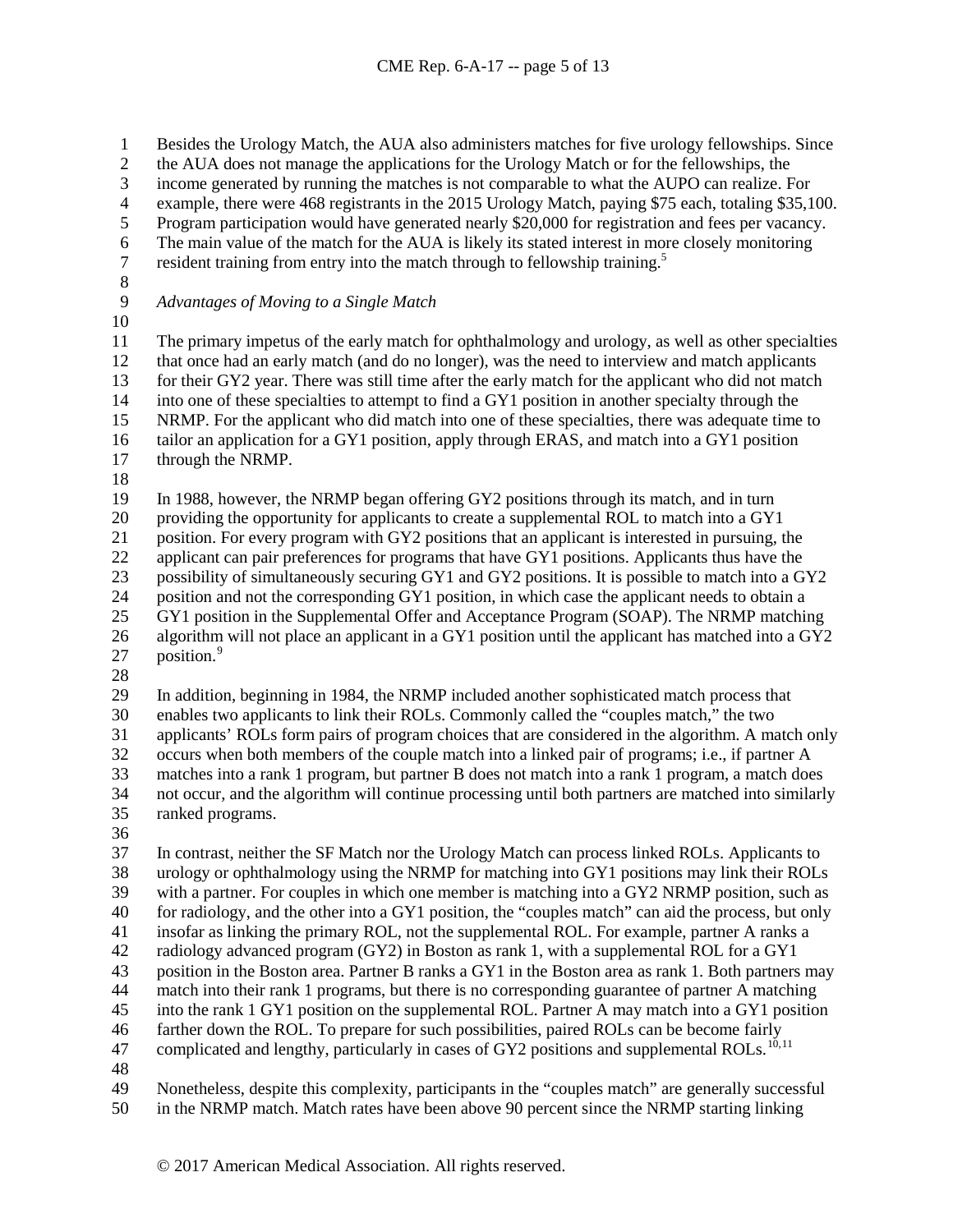1 ROLs, and in 2016 the match rate was 95.7% for one or both members of the couple, the highest ever.<sup>12</sup> ever.<sup>[12](#page-14-11)</sup>

4 In addition, the greater size and sophistication of the NRMP as a matching organization may<br>5 protect it (and applicants) from error. In 2005, the Urology Match had to be re-run. Several protect it (and applicants) from error. In 2005, the Urology Match had to be re-run. Several

programs found themselves unexpectedly unfilled. After review, it was found that one of the

7 criteria in the match was not applied correctly, skewing the outcome; namely, the ROLs of program<br>8 directors had been considered more heavily than the ROLs of applicants. ROLs of applicants were

directors had been considered more heavily than the ROLs of applicants. ROLs of applicants were

9 always to be prioritized over the ROLs of program directors. The match was run again, and four 10 days later new results were announced. Upon further review, it was found that the misapplication

 days later new results were announced. Upon further review, it was found that the misapplication of the matching algorithm was secondary to human error, coupled by a lack of review of the

12 results. More safeguards were applied, and no problems have been reported since.<sup>5</sup>

 Additional benefits of the NRMP and ERAS over the Urology Match and the SF Match include the availability of additional data for review and consideration by students, program directors, and medical school advisors. The NRMP releases annual or semi-annual reports based on analysis of NRMP match data, as well as of surveys of program directors and applicants. Historical statistics 17 and reports are posted on the NRMP website as well.<sup>[13](#page-14-12)</sup> ERAS also has available statistics going 18 back several years.<sup>[14](#page-14-13)</sup> Although both the AUA and the SF Match post statistics on their website, what is available is not nearly as comprehensive and potentially helpful to applicants and their

advisors as what is offered by the NRMP and ERAS.

 The fact that these two specialties interview and match earlier than all other specialties may affect 23 the ability of students to best utilize their  $3<sup>rd</sup>$  and  $4<sup>th</sup>$  years. Scheduling electives, sub-internships, 24 etc., in ophthalmology or urology in the 3<sup>rd</sup> year may mean displacement of some fields into the 4<sup>th</sup> 25 year. Some faculty have observed that the  $4<sup>th</sup>$  year of medical school for many students appears squandered after the NRMP match; this period of "senioritis" starts even earlier for those 27 successfully matched into urology or ophthalmology.<sup>[15](#page-14-14)</sup>

 Probably the most compelling advantages to applicants of standardizing the match process are cost and convenience. Ophthalmology applicants use two separate application and matching services. A few ophthalmology programs have an integrated GY1 year, but most do not. Therefore, applicants need to apply using ERAS, and match using the NRMP, for that position. It is recommended that 33 ophthalmology applicants apply to 10 to 15 preliminary/transitional year programs.<sup>[16](#page-14-15)</sup> Below are the application fees for ERAS. The registration fee for the NRMP of \$75 covers the costs of ranking 20 different programs, including 20 on the primary ROL and 20 on the supplemental ROL. The NRMP charges \$30 additional per program beyond the 20.

| 38 | Programs Per Specialty | <b>Application Fees</b> |
|----|------------------------|-------------------------|
| 39 |                        |                         |
| 40 | Up to $10$             | \$99                    |
| 41 | $11 - 20$              | \$12 each               |
| 42 | $21 - 30$              | \$16 each               |
| 43 | 31 or more             | \$26 each               |

For the average applicant in the 2016 SF Match applying to 68 ophthalmology programs, the fees

paid to the SF Match would be \$1,590 (match registration plus application distribution). If that

applicant then applied to 15 programs with GY1 preliminary positions (and not another specialty),

the ERAS fee would be \$239 (application distribution plus USMLE transcript fee). Adding in the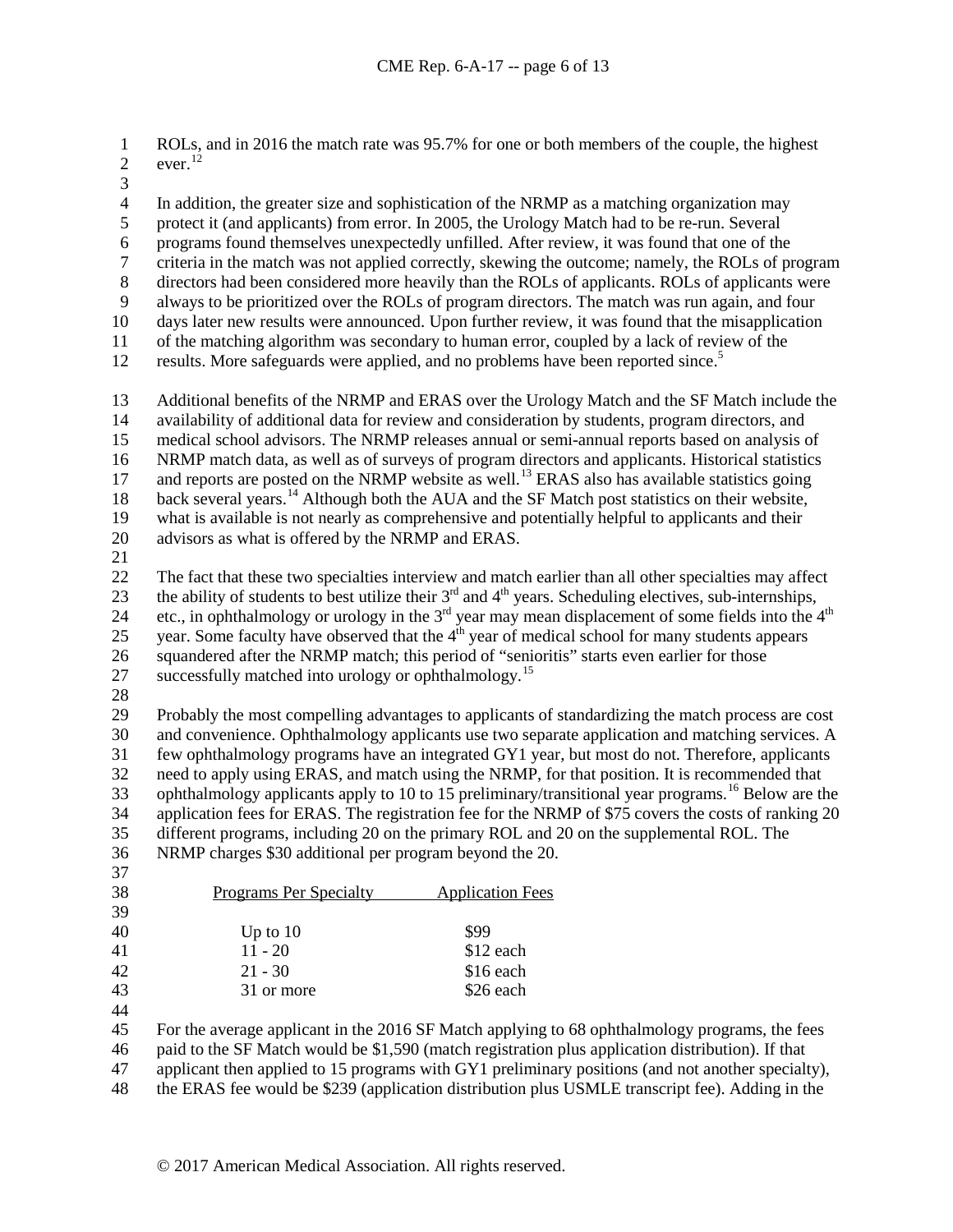1 NRMP fee of \$75, the total paid for applying and matching for the average ophthalmology applicant would be \$1,904.

- applicant would be \$1,904.
- 

4 If this process were housed within ERAS and the NRMP, and assuming the applicant applied to the same number of programs, and created a primary and supplemental ROL of 15 programs, the costs 5 same number of programs, and created a primary and supplemental ROL of 15 programs, the costs<br>6 would be \$1,447 to ERAS, and \$75 to NRMP, for a total of \$1,522. would be \$1,447 to ERAS, and \$75 to NRMP, for a total of \$1,522.

 $\frac{7}{8}$ Urology applicants use ERAS for applying to urology programs. Presumably they do not apply to 9 programs for their GY1 training, as that is typically arranged through the urology residency<br>10 program. The average number of applications submitted to programs in 2016 was 65 in the

program. The average number of applications submitted to programs in 2016 was 65 in the Urology Match. The ERAS fee would be \$1,369 (application distribution plus USMLE transcript

fee). Adding in the \$75 Urology Match fee and the NRMP fee of \$75 for matching into one

program for the GY1, the total paid for applying and matching for the average urology applicant

 would be \$1,519. The cost difference for a urology applicant if the urology match was run by the NRMP would be only \$75, the Urology Match fee paid to the AUA.

 $\frac{16}{17}$ 

Aside from costs, convenience is another factor, not only for medical students but also for student affairs deans and residency program directors and coordinators. The appendix shows a partial 19 timeline covering residency application dates and events for rising  $4<sup>th</sup>$  year medical students at one

medical school. Not only are there additional deadlines and processes that early match students

must follow, their student affairs deans must also be aware of the same deadlines in their efforts to

 keep their students on track. One calendar for all specialties would greatly lessen confusion and anxiety.

 $\frac{24}{25}$ 

# PRECEDENT: SPECIALTIES THAT LEFT AN EARLY MATCH

 Otolaryngology was in the SF Match until 2006, at which point it joined the NRMP. The specialty had decided to eliminate the required general surgery intern year and integrate that training into the otolaryngology program; thus, separate matching processes for surgery and otolaryngology were 30 no longer necessary.<sup>[17](#page-14-16)</sup> Some expressed concern that by leaving the early match, the specialty may have lessened its ability to attract highly competitive applicants, who might have found the chance of two matches (to include the NRMP, if not initially successful in the SF Match) a risk worth taking. A counterpoint to that concern was the NRMP option for applicants to attempt to match into otolaryngology and be part of the "couples match," thus attracting a different type of applicant, possibly more committed to the locale of the program. Analysis of the number of applicants, the match rate, and the Step 1 scores of successfully matched applicants before and after the switch from the SF Match to the NRMP shows no statistically significant differences that may be attributed to the different match, except that non-U.S. senior applicants had a lower match rate  $(34\% \text{ vs. } 21\%)$ .<sup>17</sup> In short, the match for prospective otolaryngology trainees and otolaryngology programs has become simplified, with minor effects.

 Child neurology has several GME entry possibilities; one can enter a five-year training program that combines pediatrics and neurology training; a three-year program after having completed two years in pediatrics; or a three-year program after one year in pediatrics, plus one year in internal or family medicine or one year in neuroscience research. The SF Match had managed the child neurology match as an early match for years, but in 2010 the new software for SF Match could not manage a "three-tier match." The specialty switched in 2012 to the NRMP, which has managed the

48 three types of positions in the main match (categorical, advanced, and reserved positions).<sup>[18](#page-14-17)</sup>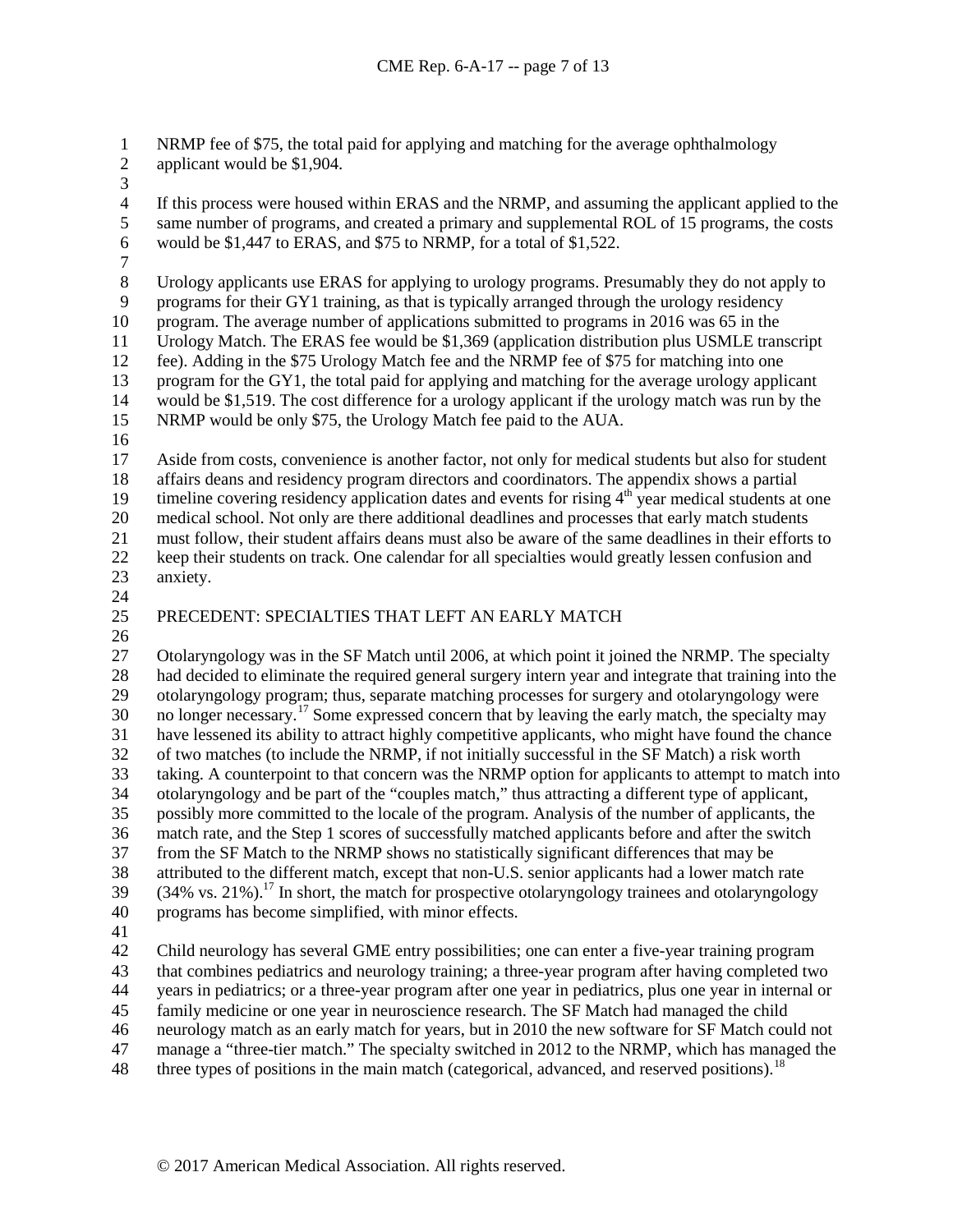- 1 Matching for neurosurgery had been managed by the SF Match as an early match until it joined the<br>2 NRMP and ERAS for the 2009 match. A major impetus for the move to the NRMP was the full
- 2 NRMP and ERAS for the 2009 match. A major impetus for the move to the NRMP was the full<br>3 integration of the GY1 year into neurosurgery programs, rather than as preliminary training in
- integration of the GY1 year into neurosurgery programs, rather than as preliminary training in
- 4 general surgery programs. Other rationales provided by the Society of Neurological Surgeons<br>5 included financial considerations and the ease with which other specialties had made the switc
- included financial considerations and the ease with which other specialties had made the switch.<sup>[19](#page-14-18)</sup>
- 6 The majority of programs experienced an increase in the number of applications received, but also<br>
7 an increase in the quality of applicants. One perceived drawback is that students now select a
- 7 an increase in the quality of applicants. One perceived drawback is that students now select a<br><sup>8</sup> "back-up" specialty in the circumstance of not matching into neurosurgery; this precludes then
- 8 "back-up" specialty in the circumstance of not matching into neurosurgery; this precludes them
- 9 from participating in the SOAP for an unfilled position in neurosurgery. Given the competitiveness 10 of neurosurgery, however, there are very few unfilled positions after the match. Overall, the
- of neurosurgery, however, there are very few unfilled positions after the match. Overall, the
- 11 transition has been considered successful.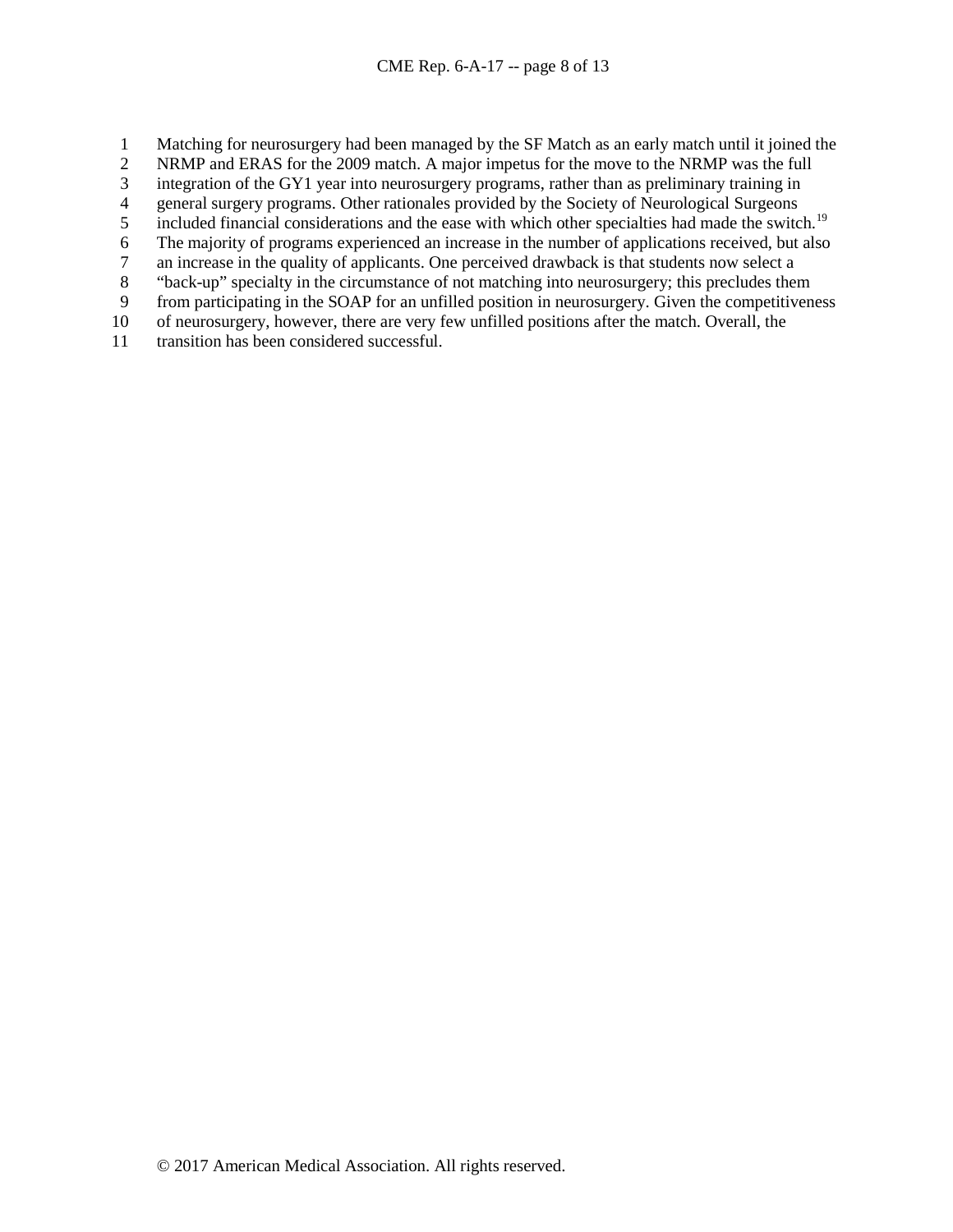## CURRENT AMA POLICY

 $\frac{2}{3}$ 

Currently, the AMA has several policies or directives that relate to matching into training

4 programs, including the following, which speak to the advantages of Match process standardization: standardization:

6<br>7 7 D-310.977, "National Resident Matching Program Reform"— "Our AMA ... (7) will work with<br>8 the NRMP, and other residency match programs, in revising Match policy, including the seconda the NRMP, and other residency match programs, in revising Match policy, including the secondary 9 match or scramble process to create more standardized rules for all candidates including<br>10 supplication timelines and requirements; (8) will work with the NRMP and other external supplication timelines and requirements; (8) will work with the NRMP and other external bodies to develop mechanisms that limit disparities within the residency application process and allow both

- flexibility and standard rules for applicant."
- 

 H-310.925, "National Residency Matching Program Reform"—"Our AMA supports the National Resident Matching Program as an efficient and effective placement system for filling positions in graduate medical education in the US."

 H-310.910, "Preliminary Year Program Placement"—"Our AMA encourages the Accreditation Council for Graduate Medical Education, the American Osteopathic Association, and other

involved organizations to strongly encourage residency programs that now require a preliminary

year to match residents for their specialty and then arrange with another department or another

- medical center for the preliminary year of training unless the applicant chooses to pursue preliminary year training separately."
- 

 D-310.958, "Fellowship Application Reform"—"Our AMA will (1) continue to collaborate with 26 the Council of Medical Specialty Societies and other appropriate organizations toward the goal of establishing standardized application and selection processes for specialty and subspecialty

- fellowship training."
- 

# SUMMARY AND RECOMMENDATIONS

 $\frac{31}{32}$ 

The two specialties that hold early matches are the primary beneficiaries of the current system. Ophthalmology and urology are able to control their own matches; peruse, interview and claim 34 future residents before other specialties; and earn income from the process. Applicants may achieve<br>35 an earlier sense of relief (if successfully matched) or dismay (if not) compared to their peers, and an earlier sense of relief (if successfully matched) or dismay (if not) compared to their peers, and unsuccessful applicants have the opportunity to apply and match into another specialty, but all early match participants must undergo an overly long, complicated process that no longer is necessary. The NRMP successfully manages simultaneous matches into GY1 and GY2 positions for many specialties—some of which were previously with the SF Match. Applicants entering the ophthalmology and urology matches do not have the opportunity to fully participate in the NRMP "couples match," nor do they benefit from insight provided by the sophisticated data analysis and reports prepared by the NRMP. Furthermore, especially in the case of ophthalmology, the applicant faces added costs. To unduly burden the approximately 1,100 applicants annually to these two specialties during the already stressful period of attempting to enter GME, without a commensurate benefit, seems unwarranted.

The Council of Medical Education therefore recommends that the following recommendations be

adopted in lieu of Resolution 310-A-16 and the remainder of this report be filed.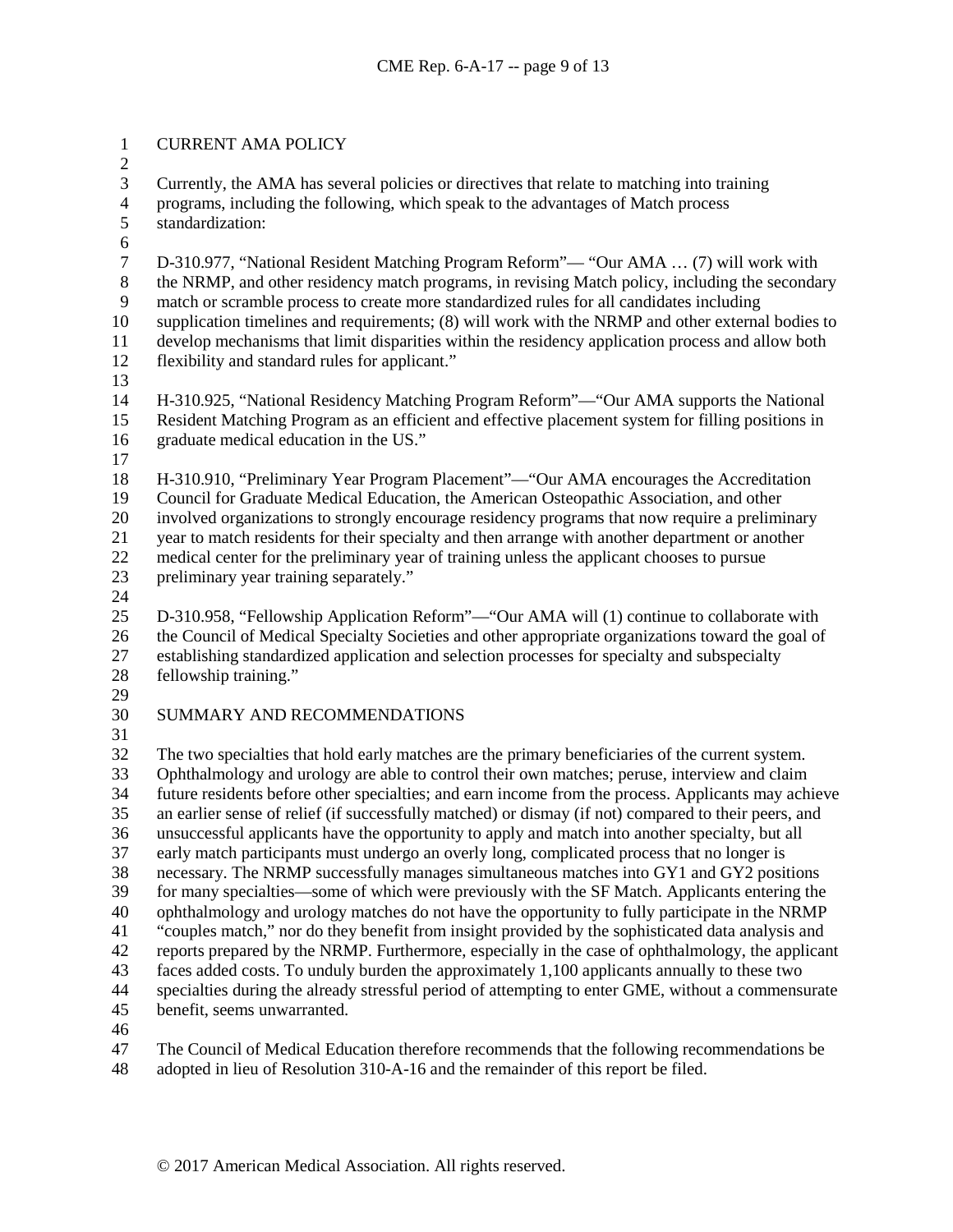1. That our American Medical Association (AMA) support the movement toward a unified<br>2 and standardized residency application and match system for all non-military residencies.<br>3 (New HOD Policy) and standardized residency application and match system for all non-military residencies. (New HOD Policy)

Fiscal Note: \$1,000.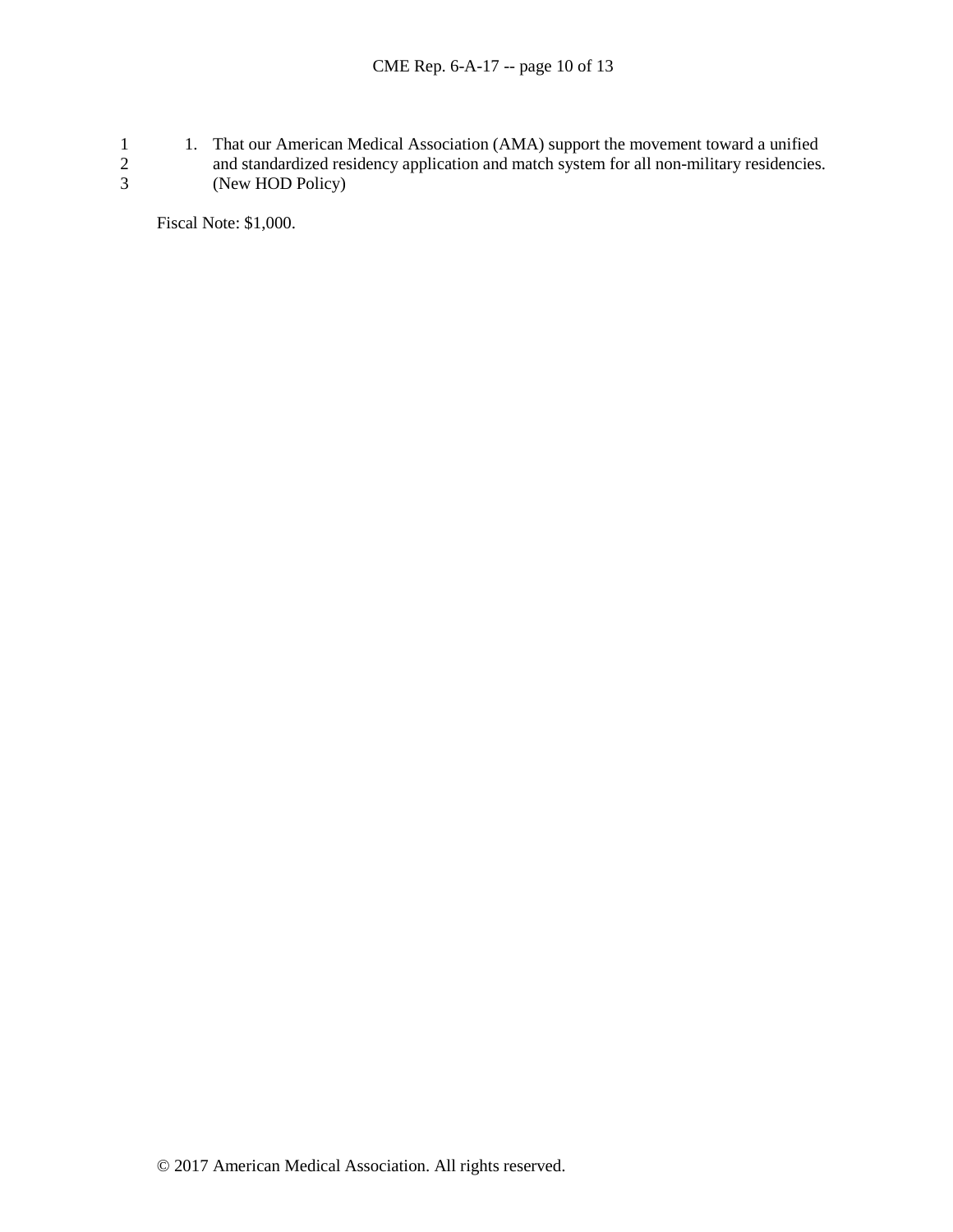## APPENDIX

| 2015       | Residency timeline for all rising $4th$ year students.<br>Ophthalmology is bold. Urology is underlined.                                                                                                        |  |
|------------|----------------------------------------------------------------------------------------------------------------------------------------------------------------------------------------------------------------|--|
| April 15th | MyERAS site opens to applicants to register and begin working on their                                                                                                                                         |  |
|            | applications.                                                                                                                                                                                                  |  |
| April-May  | Review SF Match site for general information about the early match                                                                                                                                             |  |
|            | process.                                                                                                                                                                                                       |  |
| April-June | Urology Residency Match information is available on line,                                                                                                                                                      |  |
|            | http://www.auanet.org                                                                                                                                                                                          |  |
|            | Investigate on-line sources for specialty and program information, requirements<br>and deadlines                                                                                                               |  |
| April-July | Begin submitting application for USMLE Step 2 CS & CK. Must have Step 2<br>CS completed by end of December; Step 2 CK by the end of January. Register<br>early! Put final touches on CV and personal statement |  |
| April-Sept | Begin residency program applications. Note: Individual programs set the<br>deadlines. You should contact programs directly for their deadlines.                                                                |  |
| April-Oct  | Track LoRs through ERAS Applicant Document Tracking System                                                                                                                                                     |  |
| May-June   | Gather SF Match CAS materials (LoRs, transcript, personal statement,<br>application, CV)                                                                                                                       |  |
| June       | Urology registration is available through the AUA site at                                                                                                                                                      |  |
|            | http://www.auanet.org/education/urology-and-specialty-matches.cfm                                                                                                                                              |  |
|            |                                                                                                                                                                                                                |  |
|            | Early match registration is available through the SF Match site at<br>http://www.SFMatch.org                                                                                                                   |  |
| July 1st   | Applicants may start searching for and selecting programs in MyEras.                                                                                                                                           |  |
| July 15th  | ERAS PostOffice opens. Residency Programs can start receiving applications.                                                                                                                                    |  |
| July 18th  | An overview of the application process for early match. This session is<br><b>REQUIRED.</b>                                                                                                                    |  |
| August 8th | An overview of the application process for regular match. This session is<br>REQUIRED.                                                                                                                         |  |
| Aug-Sept   | Early match students mock interviews                                                                                                                                                                           |  |
| September  | Student review draft of MSPE (online) and review transcript                                                                                                                                                    |  |
|            | Target date for ERAS applicants to register and have entered all MyERAS<br>information.                                                                                                                        |  |
| Sept 1st   | CAS Target Date for Ophthalmology. Note: This is not a deadline. It's the<br>target date to have your application submitted for central distribution.                                                          |  |
| Sept 3rd   | NRMP registration and applicant user guide for the NRMP available at<br>http://www.nrmp.org                                                                                                                    |  |
|            | Note: Students going through early match and need to secure a GY1<br>position must register with the NRMP.                                                                                                     |  |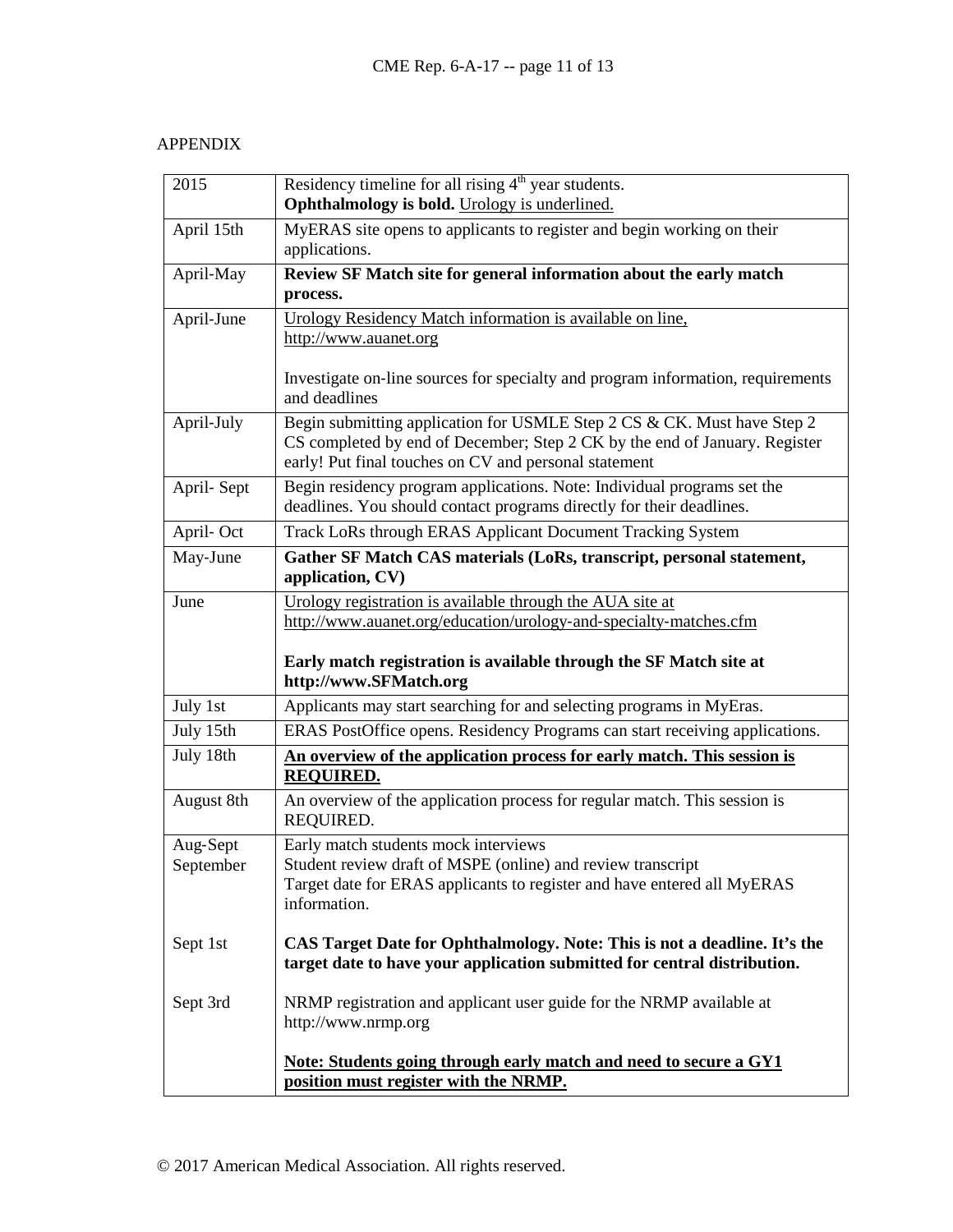| Sept 12th                     | Transcripts will be loaded to ERAS.                                                                                                                                                |
|-------------------------------|------------------------------------------------------------------------------------------------------------------------------------------------------------------------------------|
| September<br>15 <sub>th</sub> | ERAS PostOffice opens. Applicants may begin applying to ACGME accredited<br>residency programs. Programs may begin contacting the ERAS PostOffice to<br>download your application. |
|                               | This is also a target date to submit your application                                                                                                                              |
|                               | <b>Registration for NRMP opens</b>                                                                                                                                                 |
| Oct-Jan                       | Interview at residency programs                                                                                                                                                    |
| Oct 1st                       | MSPE release date for ERAS and CAS                                                                                                                                                 |
| November                      | Begin submitting rank order lists for AUA (Urology).                                                                                                                               |
| Nov 30th                      | 11:59 PM Deadline to register for NRMP. Applicants who register after Nov<br>30th must pay an additional \$50 late registration fee.                                               |
| Dec-Jan                       | Early match students go over RoL with advisor<br><b>SF Match applicants submit RoL</b>                                                                                             |
| December                      | Complete Step 2 CK and CS                                                                                                                                                          |
| December<br>12th              | Urology registration deadline                                                                                                                                                      |
| January 5th                   | Deadline for submitting rank order lists for AUA (Urology).                                                                                                                        |
| January 6th                   | Deadline for submitting rank order lists for Ophthalmology                                                                                                                         |
| January 13th                  | <b>Match results for Ophthalmology made available</b>                                                                                                                              |
| January 15th                  | Begin to enter rank order lists for NRMP.                                                                                                                                          |
| January 21st                  | Match results for Urology made available                                                                                                                                           |
| February<br>25th              | Deadline for registration and ROL certification. NRMP ROL must be certified<br>by 8:00 PM CST. NRMP staff will be available to answer questions during the<br>final hours.         |
| March 16th                    | Unmatched information posted on the NRMP Web site at 11:00 AM CST.<br>Individual counseling will be available for all unmatched students.                                          |
| March 20th                    | Match Day!                                                                                                                                                                         |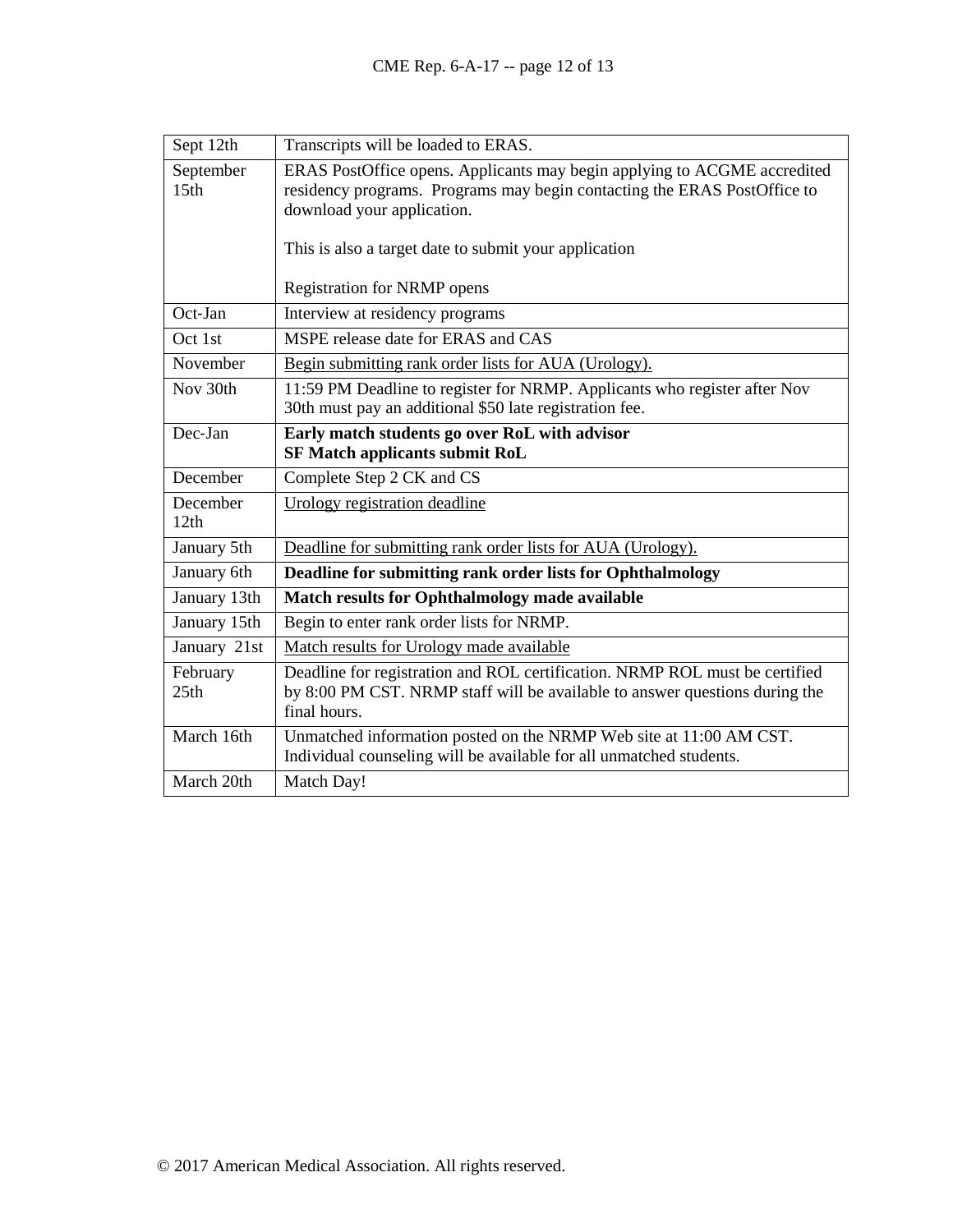#### **REFERENCES**

<sup>1</sup> SF Match. [www.sfmatch.org.](http://www.sfmatch.org/) Accessed December 13, 2016.

<sup>2</sup> Colenbrander A: August Colenbrander, M.D. The Smith-Kettlewell Eye Research Institute. Available at [http://www.ski.org/Colenbrander/.](http://www.ski.org/Colenbrander/) Accessed December 13, 2016.

<sup>3</sup> American Academy of Ophthalmology. Residency match basics for ophthalmology. [https://www.aao.org/medical-students/residency-match-basics.](https://www.aao.org/medical-students/residency-match-basics) Accessed December 13, 2016.

<sup>4</sup> SF Match[. https://www.sfmatch.org/SpecialtyInsideAll.aspx?id=6&typ=2&name=Ophthalmology#.](https://www.sfmatch.org/SpecialtyInsideAll.aspx?id=6&typ=2&name=Ophthalmology) Accessed December 13, 2016.

<sup>5</sup> Weissbart, SJ, and Stock, JA. The history and rationale of the American Urological Association resident matching program. *Urology Practice.* 2014; 1: 205-210.

<sup>6</sup> Matches. [https://www.auanet.org/education/urology-and-specialty-matches.cfm.](https://www.auanet.org/education/urology-and-specialty-matches.cfm) Accessed December 14, 2016.

<sup>7</sup> 2016 Urology Residency Match statistics. [https://www.auanet.org/common/pdf/education/specialty](https://www.auanet.org/common/pdf/education/specialty-match/Urology-Residency-Match-Statistics-2016.pdf)[match/Urology-Residency-Match-Statistics-2016.pdf.](https://www.auanet.org/common/pdf/education/specialty-match/Urology-Residency-Match-Statistics-2016.pdf) Accessed December 14, 2016.

<sup>8</sup> 2014 Form 990 for the Association of University Professors of Ophthalmology, Inc. Available at http://www.guidestar.org/profile/42-6130779 (free registration required) Accessed December 15, 2016.

<sup>9</sup>The National Resident Match Program. [http://www.nrmp.org/match-process/create-and-certify-rol](http://www.nrmp.org/match-process/create-and-certify-rol-applicants/create-a-rol-applicants/supplemental-rols/)[applicants/create-a-rol-applicants/supplemental-rols/](http://www.nrmp.org/match-process/create-and-certify-rol-applicants/create-a-rol-applicants/supplemental-rols/) Accessed December 15, 2016.

<sup>10</sup> The National Resident Match Program. [http://www.nrmp.org/match-process/couples-in-the-match/.](http://www.nrmp.org/match-process/couples-in-the-match/) Accessed December 15, 2016.

 $11$  Ben White. Considerations for the couples match.2012. http://www.benwhite.com/medicine/considerations-for-the-couples-match/ Accessed August 26, 2016.

<sup>12</sup> National Resident Matching Program, Results and Data: 2016 Main Residency Match®. National Resident Matching Program, Washington, DC. 2016.

<sup>13</sup> [http://www.nrmp.org/match-data/main-residency-match-data/.](http://www.nrmp.org/match-data/main-residency-match-data/) Accessed December 16, 2016.

<sup>14</sup> [https://www.aamc.org/services/eras/stats/359278/stats.html.](https://www.aamc.org/services/eras/stats/359278/stats.html) Accessed December 16, 2016.

<sup>15</sup> Aagard, EM, Abaza, M. The residency application process – burden and consequences. *NEJM*. 2016; 374(4): 303-305.

<sup>16</sup> Vislisel, J. The Iowa Guide to the Ophthalmology Match. 2015. [http://webeye.ophth.uiowa.edu/eyeforum/tutorials/iowa-guide-to-the-ophthalmology-match.pdf.](http://webeye.ophth.uiowa.edu/eyeforum/tutorials/iowa-guide-to-the-ophthalmology-match.pdf) Accessed December 16, 2016.

<sup>17</sup> Cabrera-Muffly, C, Sheeder, J, Abaza, M. State of otolaryngology match: has competition increased since the "early" match? *Otolaryngology–Head and Neck Surgery.* 2015;152(5): 838–842.